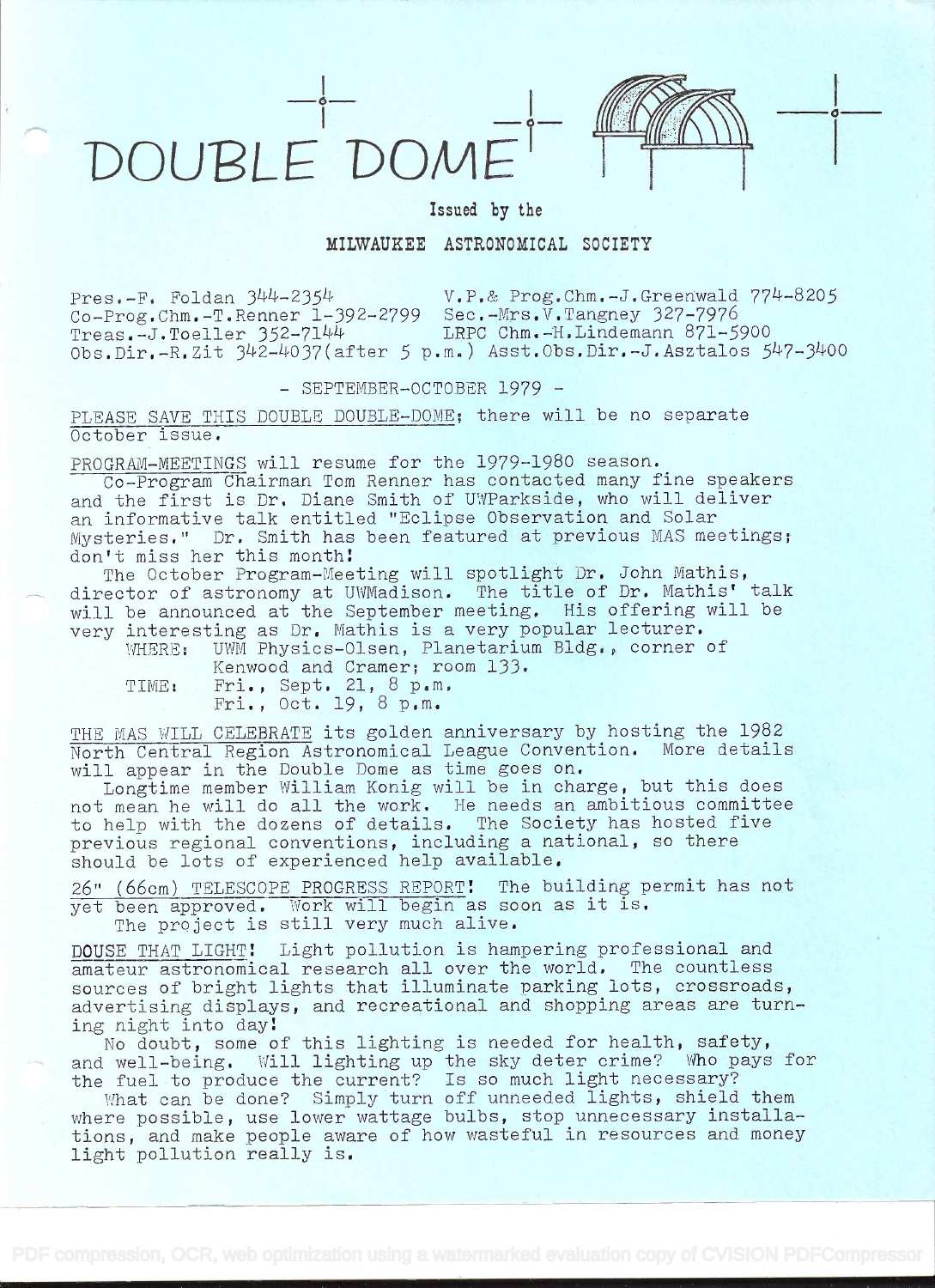The Milwaukee Astronomical Society is not doing nothing about the problem. Raymond Zit and Richard Berry are active dark sky proponents as evidenced by a recent long story in the New Berlin Post. Both activists are looking for committeepersons to assist them in an effort to reduce or eliminate light pollution.

Everyone can help by dousing that light!

NEW MEMBERS to be introduced at the September meeting are: Jay Kent Badenhoop, Wauwatosa; William Briggs, Waukesha; Mark Daniels, Milw.; Badennoop, Wadwatosa; William Briggs, Wadnoona, Marn Bankeer, Milw.;<br>Julie and Deborah Frey, Brookfield; Gerry Graef, Milw.; Jeannine Hilby, Julie and Deboran Frey, Brookineid, Gorry Grach, Milw. Scott Maichle, Milw.; John Marran, Milw.; Shirley North, Oak Creek; Glenn Oleniczak, Milw.; Manuel Roldan, Miami, Florida; Richard Wandsnider, Brookfield; Ronald Zink, Greenfield.

All of these new members are urged to attend the September meeting. You'll be formally introduced, get acquainted with other members, and treat yourself to an enjoyable evening.

BOARD MEETINGS: The September Board meeting will take place after the general meeting. The October Board meeting time and place will be announced.

GET ACQUAINTED WITH THE SKY! MAS members are invited to attend an informative lecture at the New Berlin Public Library, 14750 W. Cleveland Av., New Berlin, Monday, Oct. 8, at 7:30 p.m.

MAS President Frank Roldan, who has done outstanding directing at the 1979 Open Houses, will talk about constellations.

Our new and younger members especially should attend by all means!

| METEOR SHOWERS<br>SHOWER                                                                                                                                                                                                                                                      | MAXTMUM                                         | PEAK RATE/HR                                     | COMET SOURCE                                 |  |
|-------------------------------------------------------------------------------------------------------------------------------------------------------------------------------------------------------------------------------------------------------------------------------|-------------------------------------------------|--------------------------------------------------|----------------------------------------------|--|
| S. Piscids<br>Draconids<br>N. Piscids<br><b>The finding of the finding of the contract of the contract of the contract of the contract of the contract of the contract of the contract of the contract of the contract of the contract of the contract of the contract of</b> | Thu., Sept. 20<br>Tue., Oct. 9<br>Fri., Oct. 12 | $\overline{\phantom{a}}$<br>1 O<br>$\rightarrow$ | Giacobini-Zinner<br>Dook may coolin a day on |  |

Best viewing between midnight and dawn. Peak may occur a day or two before or after maximum date.

GRAZING OCCULTATIONS: A possible, Mon., Sept. 24, 6:22 a.m., moon GRAZING OCCULTATIONS: A possible, Mon., Sept. 27, 0:22 a.m., Moon<br>up 12<sup>0</sup>, sun down 7<sup>0</sup>. Mag. 8.0 star. Other possible grazes: Wed., up 12°, sun down 7°. Mag. 0.0 stal. Other possible grasse. Mod.)<br>Nov. 7, thu., Nov. 22, Mon., Nov. 26. More details to follow.

ANOTHER STAR PARTY-CAMPOUT! The July outing was a success, so another has been arranged.

The enclosed flyer has all the details.

FOR SALE: Eyepiece; 5.2" dia., 40" focal length. F8 objective mounted with flange and disaphragm with stops to f45. Actual backthrow at infinity 16 3/4". Color corrected, mercury coated. Made in London. Priced at \$500.00. Please call Mr. Scott Schoen, 2801 N. Bremen, Milw., Wis. 53212 (414-264-4883).

## OBSERVATORY ACTIVITIES

o The STAR PARTY scheduled for Sat., Sept. 29 has been moved to a new date, Sat., Oct. 13, 7 p.m. - Obs. Coffee and goodies will be served, and, of course, there will be star-studded skies!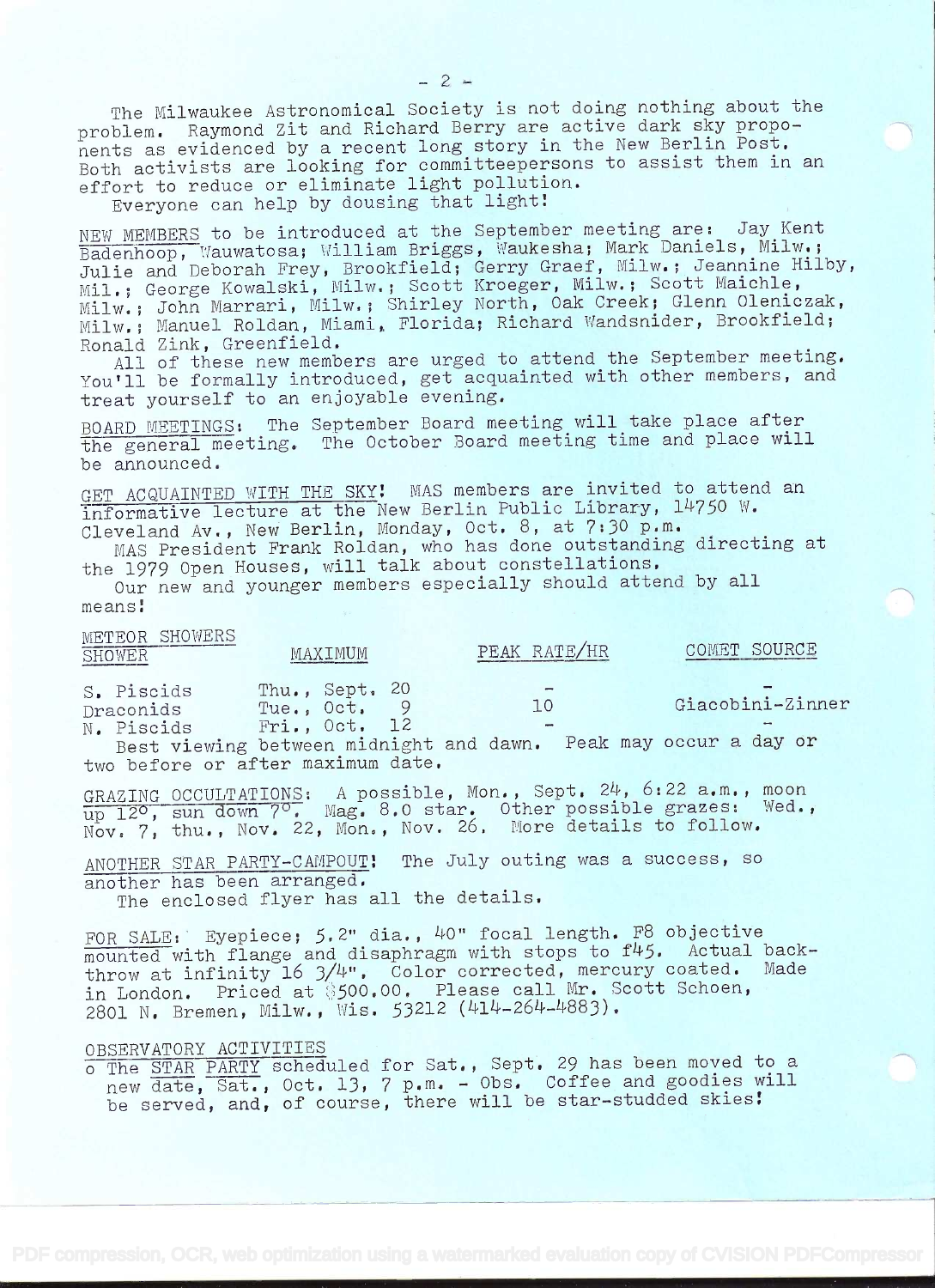o STAFF MEETING - Wed., Oct. 3, 7 p.m. - Obs. Past Pres, Dwight Harris will show how to use setting circles on Quantum and Celestron telescopes. This is a great opportunity to learn how to use setting circles on any 'scope. New members, take note! o STAFF MEETING - Wed., Nov, Attendees are invited to join a STAFF MEETING - Wed., NOV, Artendees are invited to join a principle of the early evening about 13 mi. from Milwaukee. The star is mag. 5.3. om milwadkee. The staff is mag. 3.5.<br>Raymond Zit (342-4037) has the details. o MEMBER'S NIGHT KEYHOLDERS Sept. 15 G. Wedemayer 476-1827 Oct. 20 R. Berry 442-4267<br>22 R. Zit 342-4037 27 W. Collins 255-4169  $22$  R.  $2it$   $342-4037$   $27$  W. Collins  $255-4169$  $29$  J. Asztalos  $547-3400$  Nov. 3 G. Hall  $786-8579$ Oct. 6 H. Auchter  $542-2158$  10 C. Hesseltine  $842-4515$ Not. 6 H. Auchter  $5\overline{4}$  2158 10 C. Hesseltine  $8\overline{4}$  2-1<br>13 L. Burazin  $481-4852$  17 D. Harris  $964-1428$ <br>Members may use the facilities for any worthwhile project on 13 L. Burazin 481-4852 17 D. Harris 964-1428 these nights-no outsiders please, except parents of young members. Call the keyholder the Fri. before his night - cancel Sat. if necessary. The keyholder is urged to come out anyway. The keyholder<br>is also responsible for tours during the week preceding his night.<br>Requests should be cleared through Mr. Toeller (352-7144). PLEASE SAVE THIS LIST - FULL HARVEST MOON - FRI., OCT.  $5$  -  $-$  FULL BEAVER MOON - SUN., NOV. 4 -LeRoy Simandl, Editor (933-3052)<br>4201 W. Highland Blvd., Milwaukee, Wis. 53208 IGNORE THIS NOTICE if you've paid your dues. If you haven't, please remit at your convenience. Treas. James Toeller must know who is paid up so he can send the subscription list to Sky and Telescope. Please up so he can send the subscription list to Sky and Telescope. Please<br>mark this tear-off and include it with your remittance made payable<br>to Mr. James Toeller, 407 W. Mall Rd., Milw., Wis. 53217 (352-7144).<br>General Membersh mark this tear-off and include it with your remittance made payable<br>to Mr. James Toeller, 407 W. Mall Rd., Milw., Wis. 53217 (352-7144). Non-Resident @ \$15.00 Junior Member (under 16) @ \$12.50 Founder Member @ \$7.50 Donation to 26" (66cm) Telescope Fund. N AME <u> 1980 - John Stein, Amerikaansk ferste fan it ferstjer fan de Fryske kommer</u> ADDRESS & PHONE

> Thank you for supporting the Milwaukee Astronomical Society.